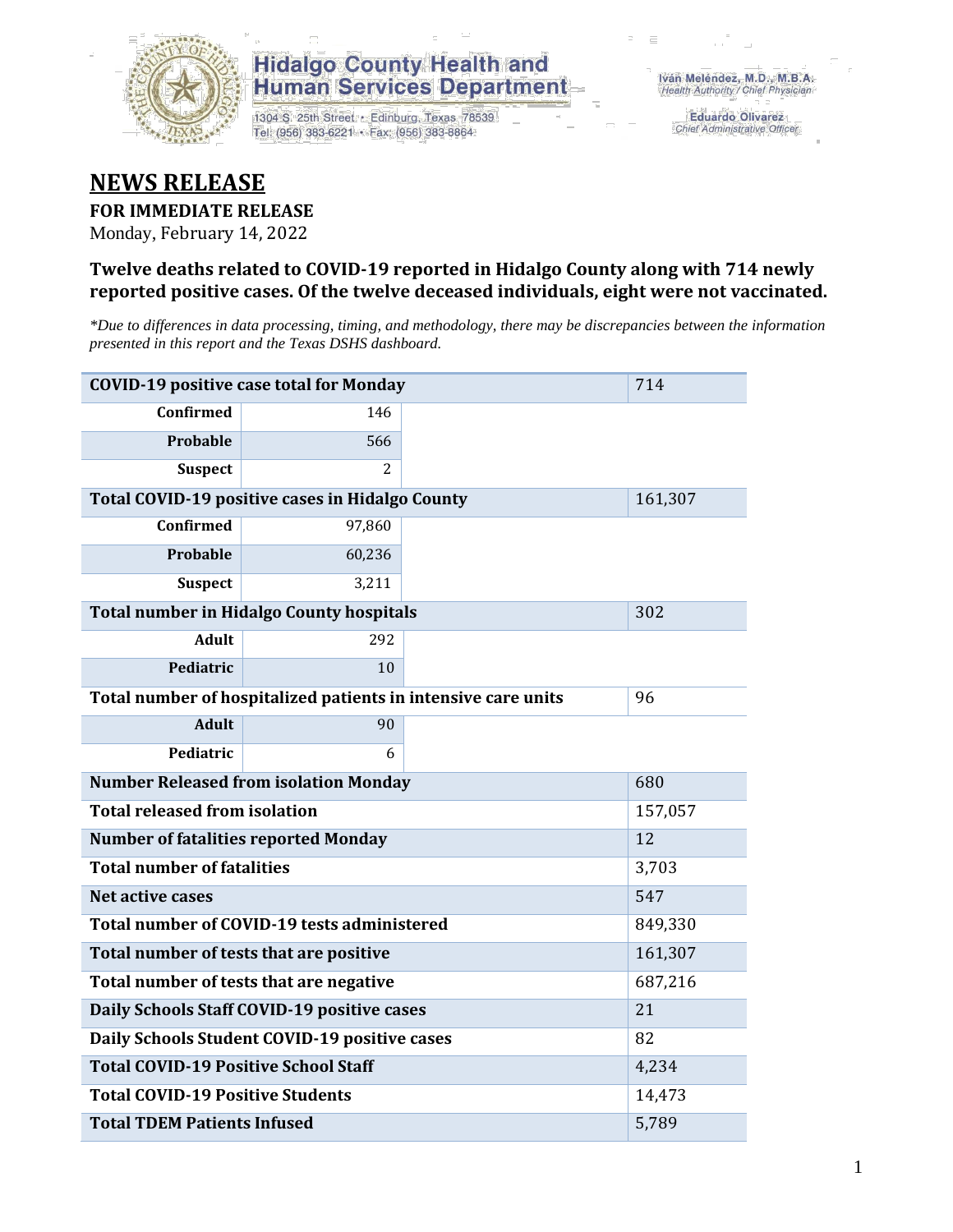

1304 S. 25th Street · Edinburg, Texas 78539 Tel: (956) 383-6221 · Fax: (956) 383-8864

**Eduardo Olivarez** Chief Administrative Officer

*Hidalgo County uses the case status definition provided by the Texas Department of State Health Service's 2020 Epi Case Criteria Guide revised November 2020.*

- *1. Confirmed: A person who has tested positive through a molecular or PCR (oral or nasal swabs) test that looks for the presence of the virus's genetic material.*
- *2. Probable: A person who meets presumptive laboratory evidence through detection of COVID-19 by antigen test in a respiratory specimen.*
- *3. Suspect: A person who meets supported laboratory evidence through detection of specific antibodies in serum, plasma, whole body, and no prior history of being confirmed or probable case.*

*For more information of case status definition for COVID-19, please refer to:*

<https://www.dshs.state.tx.us/IDCU/investigation/epi-case-criteria-guide/2020-Epi-Case-Criteria-Guide.pdf>

| <b>Age Range</b> | <b>Number of Cases</b> |
|------------------|------------------------|
| $0 - 11$         | 144                    |
| 12-19            | 120                    |
| 20s              | 50                     |
| 30 <sub>s</sub>  | 75                     |
| 40s              | 78                     |
| 50s              | 77                     |
| 60s              | 61                     |
| $70+$            | 109                    |
| Total:           | 714                    |

Case Breakdown by Age Group: The deaths include:

|                         | <b>Age Range</b> | <b>Gender</b> | <b>City</b> |
|-------------------------|------------------|---------------|-------------|
| 1                       | 50s              | Male          | Alamo       |
| $\mathbf{2}$            | 60s              | Male          | Donna       |
| 3                       | 40s              | Female        | Edinburg    |
| 4                       | 70+              | Female        | Edinburg    |
| 5                       | 70+              | Male          | Edinburg    |
| 6                       | 70+              | Male          | Edinburg    |
| $\overline{\mathbf{z}}$ | $70+$            | Male          | Undisclosed |
| 8                       | 60s              | Male          | McAllen     |
| 9                       | $70+$            | Male          | McAllen     |
| 10                      | 60s              | Female        | Undisclosed |
| 11                      | 50s              | Female        | San Juan    |
| 12                      | 70+              | Female        | San Juan    |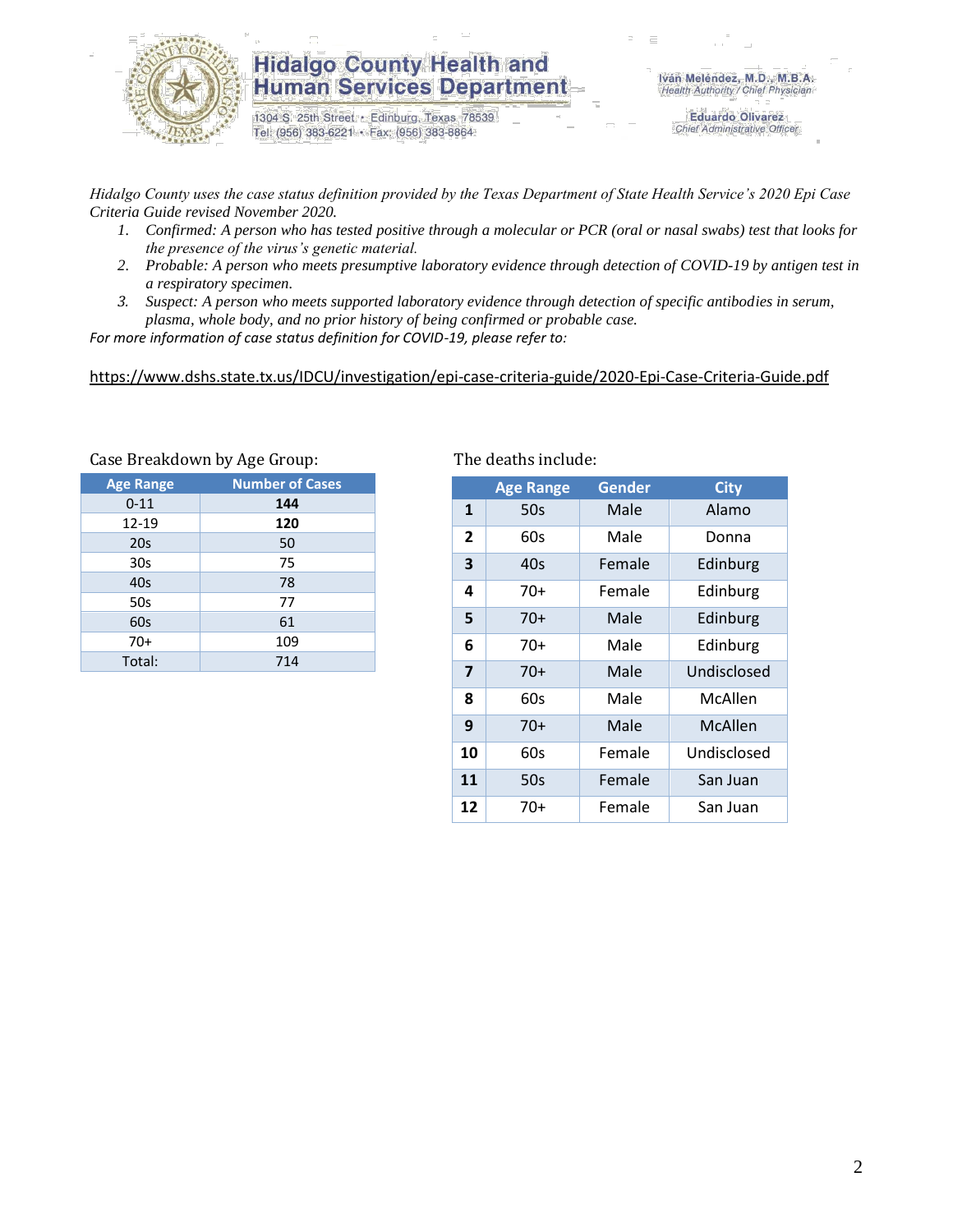

1304 S. 25th Street • Edinburg, Texas 78539<br>Tel: (956) 383-6221 • Fax: (956) 383-8864

Iván Meléndez, M.D., M.B.A.<br>Health Authority / Chief Physician

Eduardo Olivarez<br>Chief Administrative Officer

#### Monday, February 14, 2022 positive cases include:

|                         | <b>Age Range</b> | Gender      | <b>City</b> |     | <b>Age Range</b> | <b>Gender</b> | <b>City</b> |
|-------------------------|------------------|-------------|-------------|-----|------------------|---------------|-------------|
| 1                       | $0 - 19$         | M           | Alamo       | 358 | $0 - 19$         | M             | Mission     |
| $\mathbf{2}$            | $0 - 19$         | M           | Alamo       | 359 | $0 - 19$         | M             | Mission     |
| 3                       | $0 - 19$         | M           | Alamo       | 360 | $0 - 19$         | M             | Mission     |
| 4                       | 20s              | F           | Alamo       | 361 | $0 - 19$         | М             | Mission     |
| 5                       | 40s              | M           | Alamo       | 362 | $0 - 19$         | M             | Mission     |
| 6                       | 40s              | F           | Alamo       | 363 | $0 - 19$         | M             | Mission     |
| $\overline{\mathbf{z}}$ | 50s              | M           | Alamo       | 364 | $0 - 19$         | M             | Mission     |
| 8                       | 50s              | F           | Alamo       | 365 | $0 - 19$         | F             | Mission     |
| 9                       | $70+$            | M           | Alamo       | 366 | $0 - 19$         | F             | Mission     |
| 10                      | $0 - 19$         | M           | Alton       | 367 | $0 - 19$         | M             | Mission     |
| 11                      | $0 - 19$         | F           | Alton       | 368 | $0 - 19$         | F             | Mission     |
| 12                      | $0 - 19$         | M           | Alton       | 369 | $0 - 19$         | F             | Mission     |
| 13                      | $0 - 19$         | F           | Alton       | 370 | $0 - 19$         | M             | Mission     |
| 14                      | $0 - 19$         | F           | Alton       | 371 | $0 - 19$         | M             | Mission     |
| 15                      | $0 - 19$         | M           | Alton       | 372 | $0 - 19$         | F             | Mission     |
| 16                      | 20s              | M           | Alton       | 373 | 20s              | F             | Mission     |
| 17                      | 20s              | F           | Alton       | 374 | 20s              | F             | Mission     |
| 18                      | 20s              | M           | Alton       | 375 | 20s              | F             | Mission     |
| 19                      | 30 <sub>s</sub>  | F           | Alton       | 376 | 20s              | M             | Mission     |
| 20                      | 50s              | F           | Alton       | 377 | 20s              | F             | Mission     |
| 21                      | $70+$            | $\mathsf F$ | Alton       | 378 | 20s              | F             | Mission     |
| 22                      | $0 - 19$         | M           | Donna       | 379 | 20s              | M             | Mission     |
| 23                      | $0 - 19$         | $\mathsf F$ | Donna       | 380 | 20s              | F             | Mission     |
| 24                      | $0 - 19$         | M           | Donna       | 381 | 20s              | F             | Mission     |
| 25                      | $0 - 19$         | M           | Donna       | 382 | 20s              | M             | Mission     |
| 26                      | $0 - 19$         | M           | Donna       | 383 | 20s              | F             | Mission     |
| 27                      | $0 - 19$         | M           | Donna       | 384 | 20s              | M             | Mission     |
| 28                      | $0 - 19$         | М           | Donna       | 385 | 20s              | F             | Mission     |
| 29                      | $0 - 19$         | F           | Donna       | 386 | 20s              | M             | Mission     |
| 30                      | 20s              | F.          | Donna       | 387 | 20s              | F             | Mission     |
| 31                      | 20s              | F           | Donna       | 388 | 20s              | M             | Mission     |
| 32                      | 30 <sub>s</sub>  | М           | Donna       | 389 | 20s              | F             | Mission     |
| 33                      | 30 <sub>s</sub>  | F           | Donna       | 390 | 20s              | F             | Mission     |
| 34                      | 30s              | F           | Donna       | 391 | 30 <sub>s</sub>  | M             | Mission     |
| 35                      | 40s              | F           | Donna       | 392 | 30 <sub>s</sub>  | F             | Mission     |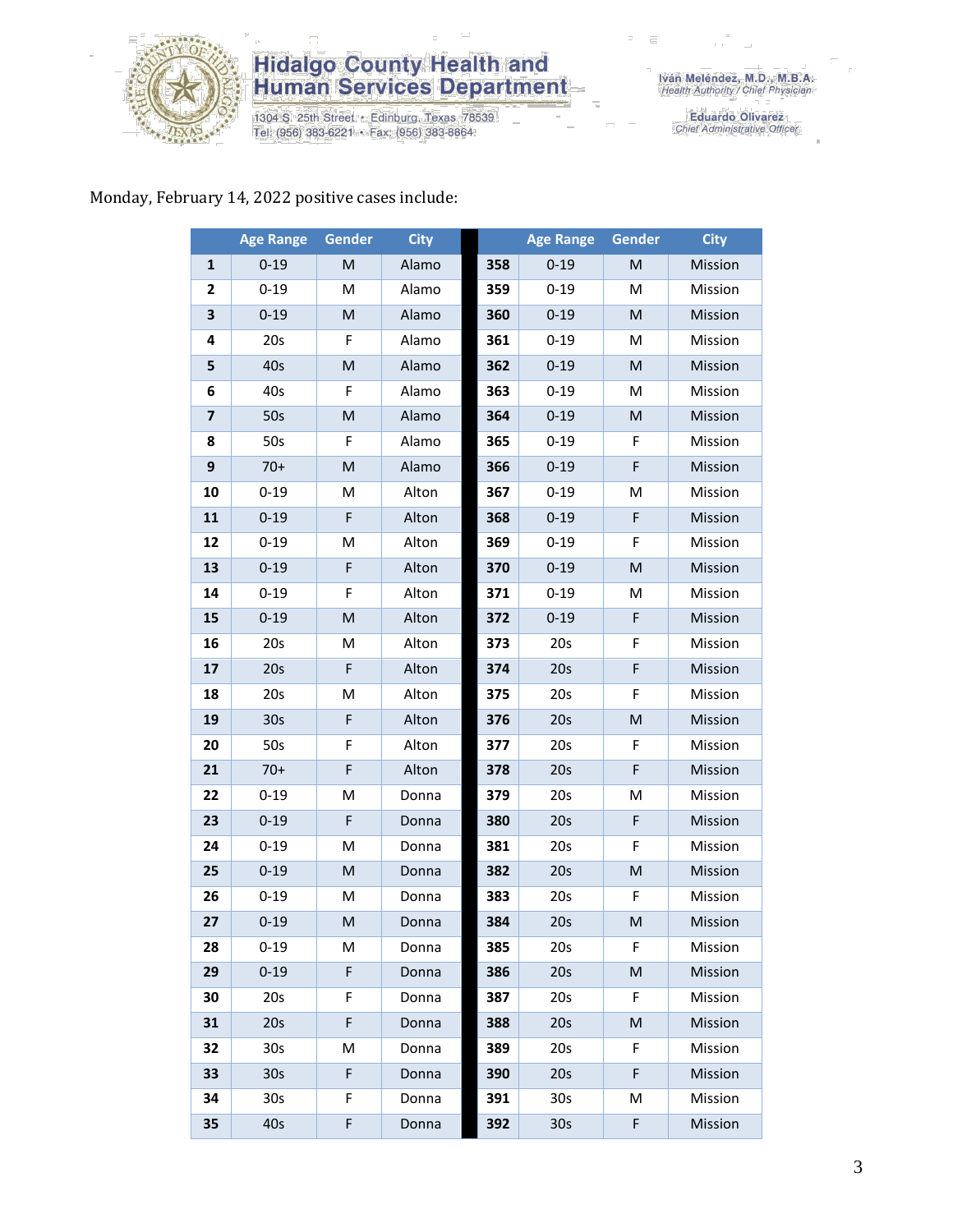

1304 S. 25th Street • Edinburg, Texas 78539<br>Tel: (956) 383-6221 • Fax: (956) 383-8864

|    | 36<br>40s      | F           | Donna    | 393 | 30s             | M | Mission |
|----|----------------|-------------|----------|-----|-----------------|---|---------|
|    | 37<br>40s      | F           | Donna    | 394 | 30 <sub>s</sub> | M | Mission |
|    | 50s<br>38      | M           | Donna    | 395 | 30s             | M | Mission |
| 39 | 50s            | F           | Donna    | 396 | 30 <sub>s</sub> | F | Mission |
| 40 | 50s            | F           | Donna    | 397 | 30 <sub>s</sub> | F | Mission |
| 41 | 50s            | M           | Donna    | 398 | 30 <sub>s</sub> | F | Mission |
| 42 | 60s            | M           | Donna    | 399 | 30 <sub>s</sub> | M | Mission |
| 43 | $70+$          | $\mathsf F$ | Donna    | 400 | 30 <sub>s</sub> | F | Mission |
| 44 | $70+$          | F           | Donna    | 401 | 30 <sub>s</sub> | F | Mission |
| 45 | $0 - 19$       | ${\sf M}$   | Edinburg | 402 | 30 <sub>s</sub> | M | Mission |
| 46 | $0 - 19$       | M           | Edinburg | 403 | 30 <sub>s</sub> | F | Mission |
| 47 | $0 - 19$       | $\mathsf F$ | Edinburg | 404 | 30 <sub>s</sub> | M | Mission |
|    | 48<br>$0 - 19$ | M           | Edinburg | 405 | 30 <sub>s</sub> | F | Mission |
| 49 | $0 - 19$       | F           | Edinburg | 406 | 30 <sub>s</sub> | M | Mission |
| 50 | $0 - 19$       | M           | Edinburg | 407 | 30 <sub>s</sub> | F | Mission |
| 51 | $0 - 19$       | ${\sf M}$   | Edinburg | 408 | 30 <sub>s</sub> | F | Mission |
| 52 | $0 - 19$       | M           | Edinburg | 409 | 30 <sub>s</sub> | M | Mission |
|    | $0 - 19$<br>53 | M           | Edinburg | 410 | 30 <sub>s</sub> | F | Mission |
| 54 | $0 - 19$       | F           | Edinburg | 411 | 30 <sub>s</sub> | F | Mission |
| 55 | $0 - 19$       | M           | Edinburg | 412 | 30 <sub>s</sub> | M | Mission |
| 56 | $0 - 19$       | F           | Edinburg | 413 | 30 <sub>s</sub> | M | Mission |
|    | 57<br>$0 - 19$ | ${\sf M}$   | Edinburg | 414 | 40s             | F | Mission |
|    | $0 - 19$<br>58 | M           | Edinburg | 415 | 40s             | M | Mission |
| 59 | $0 - 19$       | M           | Edinburg | 416 | 40s             | F | Mission |
| 60 | $0 - 19$       | M           | Edinburg | 417 | 40s             | F | Mission |
| 61 | $0 - 19$       | M           | Edinburg | 418 | 40s             | M | Mission |
|    | $0 - 19$<br>62 | F           | Edinburg | 419 | 40s             | M | Mission |
|    | 63<br>$0 - 19$ | F           | Edinburg | 420 | 40s             | F | Mission |
|    | $0 - 19$<br>64 | M           | Edinburg | 421 | 40s             | F | Mission |
| 65 | $0 - 19$       | ${\sf M}$   | Edinburg | 422 | 40s             | M | Mission |
| 66 | $0 - 19$       | F           | Edinburg | 423 | 40s             | F | Mission |
|    | 67<br>$0 - 19$ | F           | Edinburg | 424 | 40s             | M | Mission |
| 68 | $0 - 19$       | F           | Edinburg | 425 | 40s             | M | Mission |
| 69 | $0 - 19$       | F           | Edinburg | 426 | 50s             | F | Mission |
| 70 | $0 - 19$       | M           | Edinburg | 427 | 50s             | M | Mission |
| 71 | $0 - 19$       | $\mathsf F$ | Edinburg | 428 | 50s             | F | Mission |
| 72 | $0 - 19$       | M           | Edinburg | 429 | 50s             | M | Mission |
| 73 | $0 - 19$       | F           | Edinburg | 430 | 50s             | M | Mission |
| 74 | $0 - 19$       | М           | Edinburg | 431 | 50s             | М | Mission |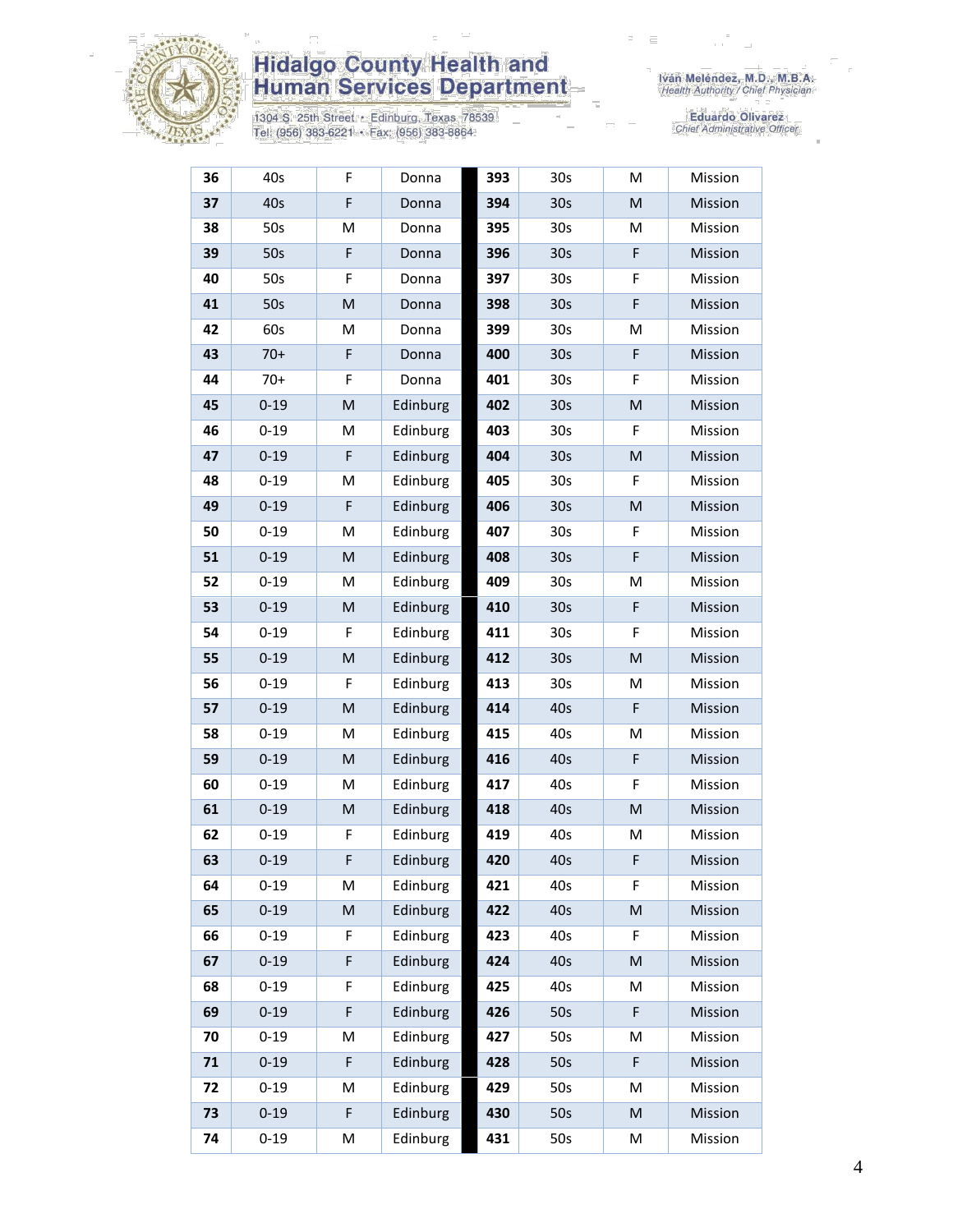

1304 S. 25th Street • Edinburg, Texas 78539<br>Tel: (956) 383-6221 • Fax: (956) 383-8864

| 75  | $0 - 19$        | M                                                                                                          | Edinburg | 432 | 50s      | F | Mission |
|-----|-----------------|------------------------------------------------------------------------------------------------------------|----------|-----|----------|---|---------|
| 76  | $0 - 19$        | F                                                                                                          | Edinburg | 433 | 50s      | U | Mission |
| 77  | $0 - 19$        | M                                                                                                          | Edinburg | 434 | 50s      | F | Mission |
| 78  | $0 - 19$        | F                                                                                                          | Edinburg | 435 | 50s      | F | Mission |
| 79  | $0 - 19$        | M                                                                                                          | Edinburg | 436 | 50s      | F | Mission |
| 80  | $0 - 19$        | F                                                                                                          | Edinburg | 437 | 60s      | F | Mission |
| 81  | $0 - 19$        | F                                                                                                          | Edinburg | 438 | 60s      | M | Mission |
| 82  | $0 - 19$        | M                                                                                                          | Edinburg | 439 | 60s      | M | Mission |
| 83  | $0 - 19$        | $\mathsf F$                                                                                                | Edinburg | 440 | 60s      | M | Mission |
| 84  | $0 - 19$        | M                                                                                                          | Edinburg | 441 | 60s      | M | Mission |
| 85  | $0 - 19$        | F                                                                                                          | Edinburg | 442 | 60s      | M | Mission |
| 86  | $0 - 19$        | $\mathsf F$                                                                                                | Edinburg | 443 | 60s      | F | Mission |
| 87  | $0 - 19$        | ${\sf M}$                                                                                                  | Edinburg | 444 | $70+$    | F | Mission |
| 88  | $0 - 19$        | M                                                                                                          | Edinburg | 445 | $70+$    | M | Mission |
| 89  | $0 - 19$        | M                                                                                                          | Edinburg | 446 | $70+$    | M | Mission |
| 90  | $0 - 19$        | M                                                                                                          | Edinburg | 447 | $70+$    | F | Mission |
| 91  | $0 - 19$        | $\mathsf F$                                                                                                | Edinburg | 448 | $70+$    | F | Mission |
| 92  | $0 - 19$        | F                                                                                                          | Edinburg | 449 | $70+$    | м | Mission |
| 93  | $0 - 19$        | F                                                                                                          | Edinburg | 450 | $70+$    | F | Mission |
| 94  | $0 - 19$        | F                                                                                                          | Edinburg | 451 | $70+$    | F | Mission |
| 95  | 20s             | ${\sf M}$                                                                                                  | Edinburg | 452 | $70+$    | F | Mission |
| 96  | 20s             | M                                                                                                          | Edinburg | 453 | $70+$    | M | Mission |
| 97  | 20s             | M                                                                                                          | Edinburg | 454 | $70+$    | M | Mission |
| 98  | 20s             | F                                                                                                          | Edinburg | 455 | $70+$    | F | Mission |
| 99  | 20s             | $\mathsf{M}% _{T}=\mathsf{M}_{T}\!\left( a,b\right) ,\ \mathsf{M}_{T}=\mathsf{M}_{T}\!\left( a,b\right) ,$ | Edinburg | 456 | $70+$    | M | Mission |
| 100 | 20s             | M                                                                                                          | Edinburg | 457 | $70+$    | F | Mission |
| 101 | 20s             | ${\sf M}$                                                                                                  | Edinburg | 458 | $70+$    | F | Mission |
| 102 | 20s             | F                                                                                                          | Edinburg | 459 | $0 - 19$ | F | Pharr   |
| 103 | 20s             | M                                                                                                          | Edinburg | 460 | $0 - 19$ | M | Pharr   |
| 104 | 20s             | F                                                                                                          | Edinburg | 461 | $0 - 19$ | F | Pharr   |
| 105 | 20s             | F                                                                                                          | Edinburg | 462 | $0 - 19$ | M | Pharr   |
| 106 | 30 <sub>s</sub> | F                                                                                                          | Edinburg | 463 | $0 - 19$ | F | Pharr   |
| 107 | 30 <sub>s</sub> | $\mathsf F$                                                                                                | Edinburg | 464 | $0 - 19$ | M | Pharr   |
| 108 | 30 <sub>s</sub> | F                                                                                                          | Edinburg | 465 | $0 - 19$ | F | Pharr   |
| 109 | 30 <sub>s</sub> | F                                                                                                          | Edinburg | 466 | $0 - 19$ | F | Pharr   |
| 110 | 30 <sub>s</sub> | M                                                                                                          | Edinburg | 467 | $0 - 19$ | M | Pharr   |
| 111 | 30 <sub>s</sub> | F                                                                                                          | Edinburg | 468 | $0 - 19$ | M | Pharr   |
| 112 | 30 <sub>s</sub> | M                                                                                                          | Edinburg | 469 | $0 - 19$ | F | Pharr   |
| 113 | 30 <sub>s</sub> | $\sf M$                                                                                                    | Edinburg | 470 | $0 - 19$ | F | Pharr   |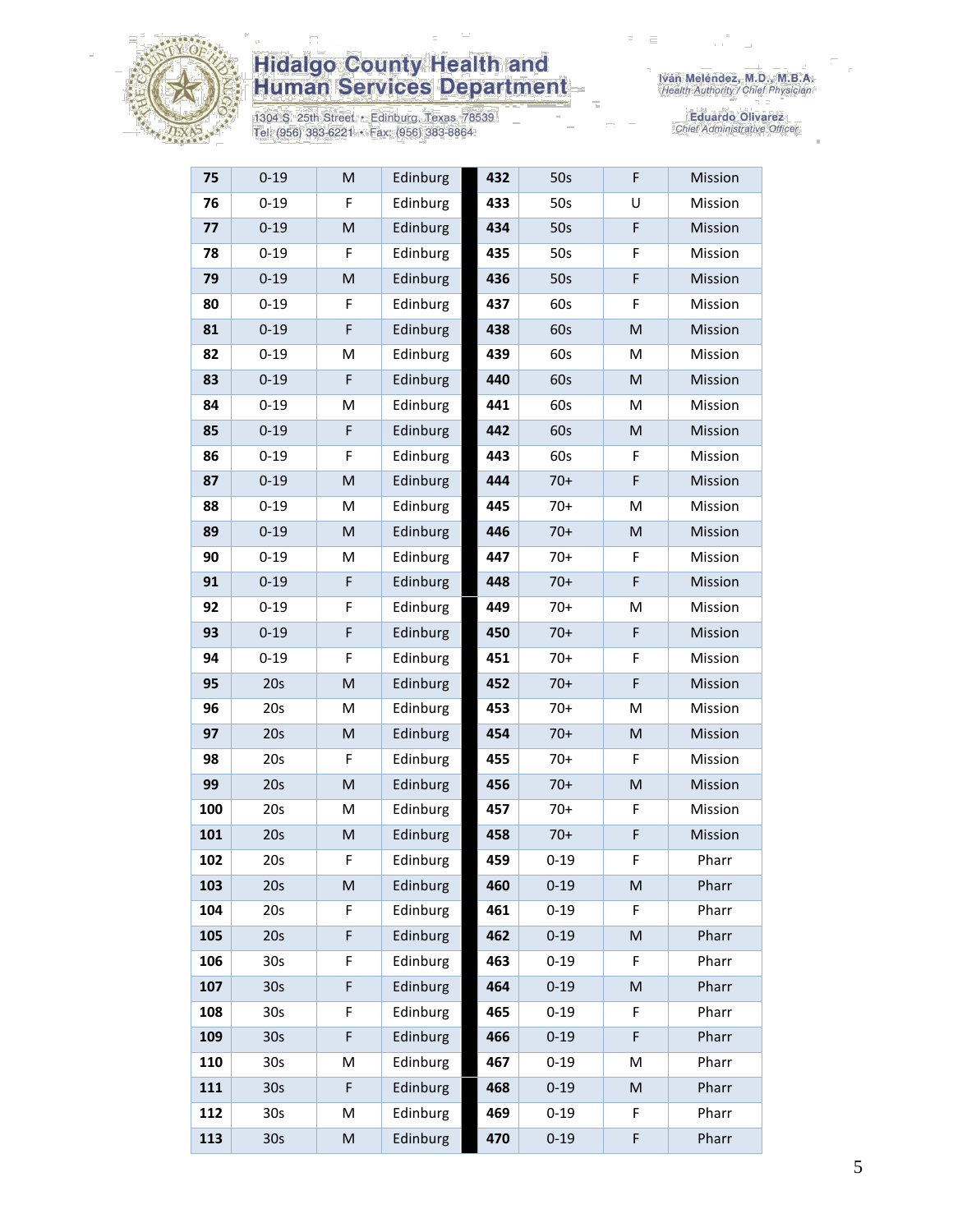

1304 S. 25th Street • Edinburg, Texas 78539<br>Tel: (956) 383-6221 • Fax: (956) 383-8864

| 114 | 30 <sub>s</sub> | F                                                                                                          | Edinburg | 471 | $0 - 19$        | F                                                                                                          | Pharr    |
|-----|-----------------|------------------------------------------------------------------------------------------------------------|----------|-----|-----------------|------------------------------------------------------------------------------------------------------------|----------|
| 115 | 30 <sub>s</sub> | M                                                                                                          | Edinburg | 472 | $0 - 19$        | F                                                                                                          | Pharr    |
| 116 | 30s             | M                                                                                                          | Edinburg | 473 | $0 - 19$        | M                                                                                                          | Pharr    |
| 117 | 30 <sub>s</sub> | F                                                                                                          | Edinburg | 474 | $0 - 19$        | M                                                                                                          | Pharr    |
| 118 | 30 <sub>s</sub> | M                                                                                                          | Edinburg | 475 | $0 - 19$        | M                                                                                                          | Pharr    |
| 119 | 30 <sub>s</sub> | M                                                                                                          | Edinburg | 476 | 20s             | F                                                                                                          | Pharr    |
| 120 | 30 <sub>s</sub> | M                                                                                                          | Edinburg | 477 | 20s             | F                                                                                                          | Pharr    |
| 121 | 30s             | F                                                                                                          | Edinburg | 478 | 30 <sub>s</sub> | F                                                                                                          | Pharr    |
| 122 | 30 <sub>s</sub> | F                                                                                                          | Edinburg | 479 | 30 <sub>s</sub> | F                                                                                                          | Pharr    |
| 123 | 30s             | F                                                                                                          | Edinburg | 480 | 30 <sub>s</sub> | M                                                                                                          | Pharr    |
| 124 | 30 <sub>s</sub> | F                                                                                                          | Edinburg | 481 | 40s             | M                                                                                                          | Pharr    |
| 125 | 40s             | F                                                                                                          | Edinburg | 482 | 40s             | F                                                                                                          | Pharr    |
| 126 | 40s             | F                                                                                                          | Edinburg | 483 | 40s             | M                                                                                                          | Pharr    |
| 127 | 40s             | F                                                                                                          | Edinburg | 484 | 40s             | F                                                                                                          | Pharr    |
| 128 | 40s             | M                                                                                                          | Edinburg | 485 | 40s             | F                                                                                                          | Pharr    |
| 129 | 40s             | F                                                                                                          | Edinburg | 486 | 40s             | M                                                                                                          | Pharr    |
| 130 | 40s             | F                                                                                                          | Edinburg | 487 | 50s             | F                                                                                                          | Pharr    |
| 131 | 40s             | M                                                                                                          | Edinburg | 488 | 50s             | $\mathsf{M}% _{T}=\mathsf{M}_{T}\!\left( a,b\right) ,\ \mathsf{M}_{T}=\mathsf{M}_{T}\!\left( a,b\right) ,$ | Pharr    |
| 132 | 40s             | M                                                                                                          | Edinburg | 489 | 50s             | F                                                                                                          | Pharr    |
| 133 | 40s             | $\mathsf F$                                                                                                | Edinburg | 490 | 50s             | F                                                                                                          | Pharr    |
| 134 | 40s             | F                                                                                                          | Edinburg | 491 | 50s             | F                                                                                                          | Pharr    |
| 135 | 40s             | M                                                                                                          | Edinburg | 492 | 50s             | F                                                                                                          | Pharr    |
| 136 | 40s             | F                                                                                                          | Edinburg | 493 | 50s             | M                                                                                                          | Pharr    |
| 137 | 40s             | M                                                                                                          | Edinburg | 494 | 50s             | F                                                                                                          | Pharr    |
| 138 | 40s             | M                                                                                                          | Edinburg | 495 | 50s             | F                                                                                                          | Pharr    |
| 139 | 40s             | F                                                                                                          | Edinburg | 496 | 60s             | M                                                                                                          | Pharr    |
| 140 | 50s             | M                                                                                                          | Edinburg | 497 | 60s             | F                                                                                                          | Pharr    |
| 141 | 50s             | M                                                                                                          | Edinburg | 498 | 60s             | M                                                                                                          | Pharr    |
| 142 | 50s             | F                                                                                                          | Edinburg | 499 | 60s             | M                                                                                                          | Pharr    |
| 143 | 50s             | $\mathsf{M}% _{T}=\mathsf{M}_{T}\!\left( a,b\right) ,\ \mathsf{M}_{T}=\mathsf{M}_{T}\!\left( a,b\right) ,$ | Edinburg | 500 | $70+$           | M                                                                                                          | Pharr    |
| 144 | 50s             | F                                                                                                          | Edinburg | 501 | $70+$           | F                                                                                                          | Pharr    |
| 145 | 50s             | F                                                                                                          | Edinburg | 502 | $70+$           | F                                                                                                          | Pharr    |
| 146 | 50s             | M                                                                                                          | Edinburg | 503 | $70+$           | M                                                                                                          | Pharr    |
| 147 | 60s             | F                                                                                                          | Edinburg | 504 | $70+$           | F                                                                                                          | Pharr    |
| 148 | 60s             | M                                                                                                          | Edinburg | 505 | $70+$           | M                                                                                                          | Pharr    |
| 149 | 60s             | F                                                                                                          | Edinburg | 506 | $70+$           | M                                                                                                          | Pharr    |
| 150 | 60s             | F                                                                                                          | Edinburg | 507 | $0 - 19$        | M                                                                                                          | San Juan |
| 151 | 60s             | F                                                                                                          | Edinburg | 508 | $0 - 19$        | F                                                                                                          | San Juan |
| 152 | 60s             | M                                                                                                          | Edinburg | 509 | $0 - 19$        | M                                                                                                          | San Juan |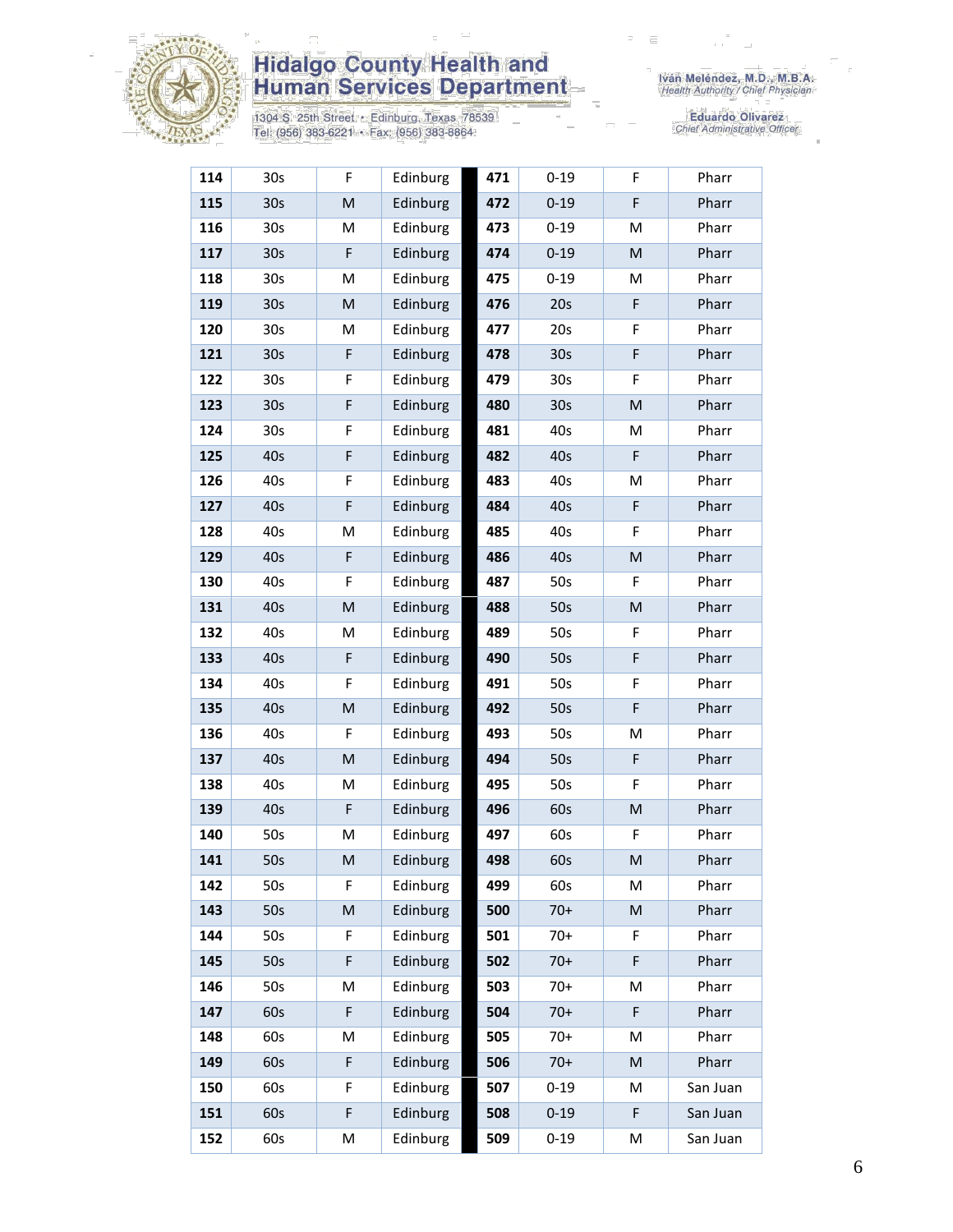

1304 S. 25th Street • Edinburg, Texas 78539<br>Tel: (956) 383-6221 • Fax: (956) 383-8864

| 153 | $70+$           | M                                                                                                          | Edinburg | 510 | $0 - 19$        | M | San Juan    |
|-----|-----------------|------------------------------------------------------------------------------------------------------------|----------|-----|-----------------|---|-------------|
| 154 | $70+$           | M                                                                                                          | Edinburg | 511 | $0 - 19$        | F | San Juan    |
| 155 | $70+$           | M                                                                                                          | Edinburg | 512 | $0 - 19$        | M | San Juan    |
| 156 | $70+$           | M                                                                                                          | Edinburg | 513 | $0 - 19$        | M | San Juan    |
| 157 | $70+$           | F                                                                                                          | Edinburg | 514 | $0 - 19$        | M | San Juan    |
| 158 | $70+$           | F                                                                                                          | Edinburg | 515 | $0 - 19$        | M | San Juan    |
| 159 | $70+$           | F                                                                                                          | Edinburg | 516 | $0 - 19$        | F | San Juan    |
| 160 | $70+$           | F                                                                                                          | Edinburg | 517 | 20s             | F | San Juan    |
| 161 | $70+$           | M                                                                                                          | Edinburg | 518 | 30 <sub>s</sub> | F | San Juan    |
| 162 | $70+$           | F                                                                                                          | Edinburg | 519 | 40s             | F | San Juan    |
| 163 | $0 - 19$        | M                                                                                                          | Hidalgo  | 520 | 40s             | M | San Juan    |
| 164 | $0 - 19$        | M                                                                                                          | Hidalgo  | 521 | 50s             | F | San Juan    |
| 165 | $0 - 19$        | F                                                                                                          | Hidalgo  | 522 | 60s             | F | San Juan    |
| 166 | $0 - 19$        | F                                                                                                          | Hidalgo  | 523 | $70+$           | F | San Juan    |
| 167 | $0 - 19$        | M                                                                                                          | Hidalgo  | 524 | $70+$           | F | San Juan    |
| 168 | $0 - 19$        | M                                                                                                          | Hidalgo  | 525 | $0 - 19$        | F | Undisclosed |
| 169 | 30 <sub>s</sub> | M                                                                                                          | Hidalgo  | 526 | $0 - 19$        | F | Undisclosed |
| 170 | 60s             | M                                                                                                          | Hidalgo  | 527 | $0 - 19$        | M | Undisclosed |
| 171 | $0 - 19$        | F                                                                                                          | McAllen  | 528 | $0 - 19$        | F | Undisclosed |
| 172 | $0 - 19$        | M                                                                                                          | McAllen  | 529 | $0 - 19$        | F | Undisclosed |
| 173 | $0 - 19$        | F                                                                                                          | McAllen  | 530 | $0 - 19$        | F | Undisclosed |
| 174 | $0 - 19$        | F                                                                                                          | McAllen  | 531 | $0 - 19$        | M | Undisclosed |
| 175 | $0 - 19$        | $\mathsf F$                                                                                                | McAllen  | 532 | $0 - 19$        | U | Undisclosed |
| 176 | $0 - 19$        | F                                                                                                          | McAllen  | 533 | $0 - 19$        | F | Undisclosed |
| 177 | $0 - 19$        | M                                                                                                          | McAllen  | 534 | $0 - 19$        | M | Undisclosed |
| 178 | $0 - 19$        | F                                                                                                          | McAllen  | 535 | $0 - 19$        | F | Undisclosed |
| 179 | $0 - 19$        | F                                                                                                          | McAllen  | 536 | $0 - 19$        | M | Undisclosed |
| 180 | $0 - 19$        | F                                                                                                          | McAllen  | 537 | $0 - 19$        | M | Undisclosed |
| 181 | $0 - 19$        | M                                                                                                          | McAllen  | 538 | $0 - 19$        | F | Undisclosed |
| 182 | $0 - 19$        | F                                                                                                          | McAllen  | 539 | $0 - 19$        | F | Undisclosed |
| 183 | $0 - 19$        | F                                                                                                          | McAllen  | 540 | $0 - 19$        | F | Undisclosed |
| 184 | $0 - 19$        | M                                                                                                          | McAllen  | 541 | $0 - 19$        | F | Undisclosed |
| 185 | $0 - 19$        | $\mathsf F$                                                                                                | McAllen  | 542 | 20s             | M | Undisclosed |
| 186 | $0 - 19$        | M                                                                                                          | McAllen  | 543 | 20s             | M | Undisclosed |
| 187 | $0 - 19$        | $\mathsf{M}% _{T}=\mathsf{M}_{T}\!\left( a,b\right) ,\ \mathsf{M}_{T}=\mathsf{M}_{T}\!\left( a,b\right) ,$ | McAllen  | 544 | 20s             | F | Undisclosed |
| 188 | $0 - 19$        | M                                                                                                          | McAllen  | 545 | 30 <sub>s</sub> | F | Undisclosed |
| 189 | $0 - 19$        | M                                                                                                          | McAllen  | 546 | 30 <sub>s</sub> | M | Undisclosed |
| 190 | $0 - 19$        | M                                                                                                          | McAllen  | 547 | 30 <sub>s</sub> | M | Undisclosed |
| 191 | $0 - 19$        | F                                                                                                          | McAllen  | 548 | 30 <sub>s</sub> | F | Undisclosed |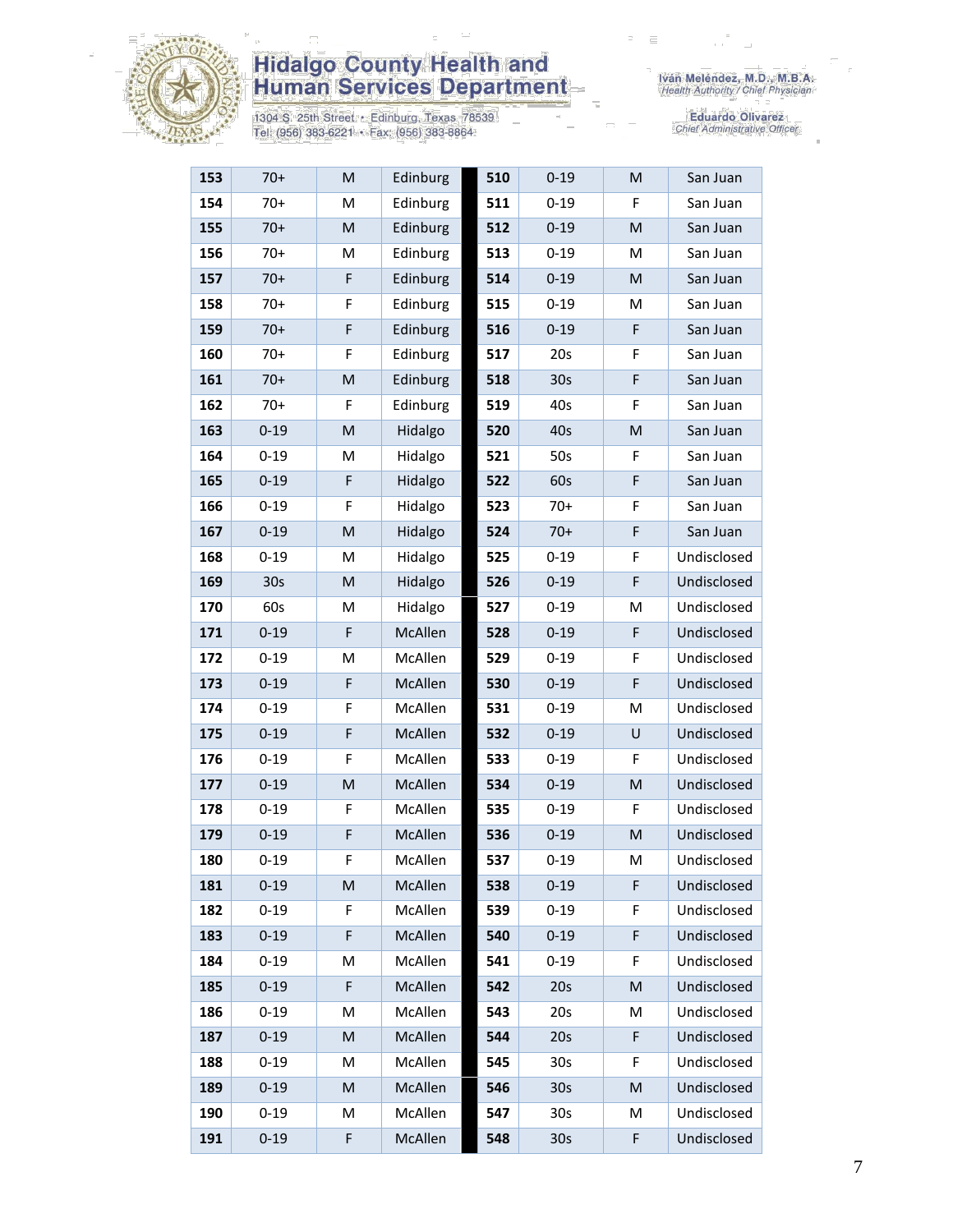

1304 S. 25th Street • Edinburg, Texas 78539<br>Tel: (956) 383-6221 • Fax: (956) 383-8864

Iván Meléndez, M.D., M.B.A.<br>Health Authority / Chief Physician

| 192 | $0 - 19$        | F | McAllen | 549 | 30s             | F | Undisclosed |
|-----|-----------------|---|---------|-----|-----------------|---|-------------|
| 193 | $0 - 19$        | F | McAllen | 550 | 30 <sub>s</sub> | M | Undisclosed |
| 194 | $0 - 19$        | F | McAllen | 551 | 30s             | M | Undisclosed |
| 195 | $0 - 19$        | M | McAllen | 552 | 30 <sub>s</sub> | M | Undisclosed |
| 196 | $0 - 19$        | М | McAllen | 553 | 30 <sub>s</sub> | M | Undisclosed |
| 197 | $0 - 19$        | M | McAllen | 554 | 30 <sub>s</sub> | M | Undisclosed |
| 198 | $0 - 19$        | F | McAllen | 555 | 40s             | F | Undisclosed |
| 199 | $0 - 19$        | M | McAllen | 556 | 40s             | M | Undisclosed |
| 200 | $0 - 19$        | F | McAllen | 557 | 40s             | F | Undisclosed |
| 201 | $0 - 19$        | F | McAllen | 558 | 40s             | M | Undisclosed |
| 202 | $0 - 19$        | M | McAllen | 559 | 40s             | M | Undisclosed |
| 203 | $0 - 19$        | F | McAllen | 560 | 40s             | M | Undisclosed |
| 204 | $0 - 19$        | F | McAllen | 561 | 40s             | M | Undisclosed |
| 205 | $0 - 19$        | F | McAllen | 562 | 40s             | M | Undisclosed |
| 206 | $0 - 19$        | M | McAllen | 563 | 40s             | M | Undisclosed |
| 207 | 20s             | F | McAllen | 564 | 40s             | M | Undisclosed |
| 208 | 20s             | M | McAllen | 565 | 50s             | м | Undisclosed |
| 209 | 20s             | M | McAllen | 566 | 50s             | M | Undisclosed |
| 210 | 20s             | F | McAllen | 567 | 50s             | F | Undisclosed |
| 211 | 20s             | F | McAllen | 568 | 50s             | F | Undisclosed |
| 212 | 30 <sub>s</sub> | F | McAllen | 569 | 50s             | M | Undisclosed |
| 213 | 30 <sub>s</sub> | M | McAllen | 570 | 50s             | F | Undisclosed |
| 214 | 30 <sub>s</sub> | F | McAllen | 571 | 50s             | F | Undisclosed |
| 215 | 30 <sub>s</sub> | M | McAllen | 572 | 50s             | M | Undisclosed |
| 216 | 30 <sub>s</sub> | F | McAllen | 573 | 60s             | F | Undisclosed |
| 217 | 30 <sub>s</sub> | F | McAllen | 574 | 60s             | F | Undisclosed |
| 218 | 30s             | Μ | McAllen | 575 | 60s             | F | Undisclosed |
| 219 | 40s             | M | McAllen | 576 | 60s             | M | Undisclosed |
| 220 | 40s             | F | McAllen | 577 | $70+$           | F | Undisclosed |
| 221 | 40s             | F | McAllen | 578 | $70+$           | M | Undisclosed |
| 222 | 40s             | F | McAllen | 579 | $70+$           | M | Undisclosed |
| 223 | 40s             | M | McAllen | 580 | $70+$           | M | Undisclosed |
| 224 | 40s             | M | McAllen | 581 | $70+$           | M | Undisclosed |
| 225 | 40s             | M | McAllen | 582 | $70+$           | M | Undisclosed |
| 226 | 40s             | M | McAllen | 583 | $70+$           | M | Undisclosed |
| 227 | 50s             | M | McAllen | 584 | $0 - 19$        | F | Weslaco     |
| 228 | 50s             | Μ | McAllen | 585 | $0 - 19$        | F | Weslaco     |
| 229 | 50s             | F | McAllen | 586 | $0 - 19$        | F | Weslaco     |
| 230 | 50s             | M | McAllen | 587 | $0 - 19$        | F | Weslaco     |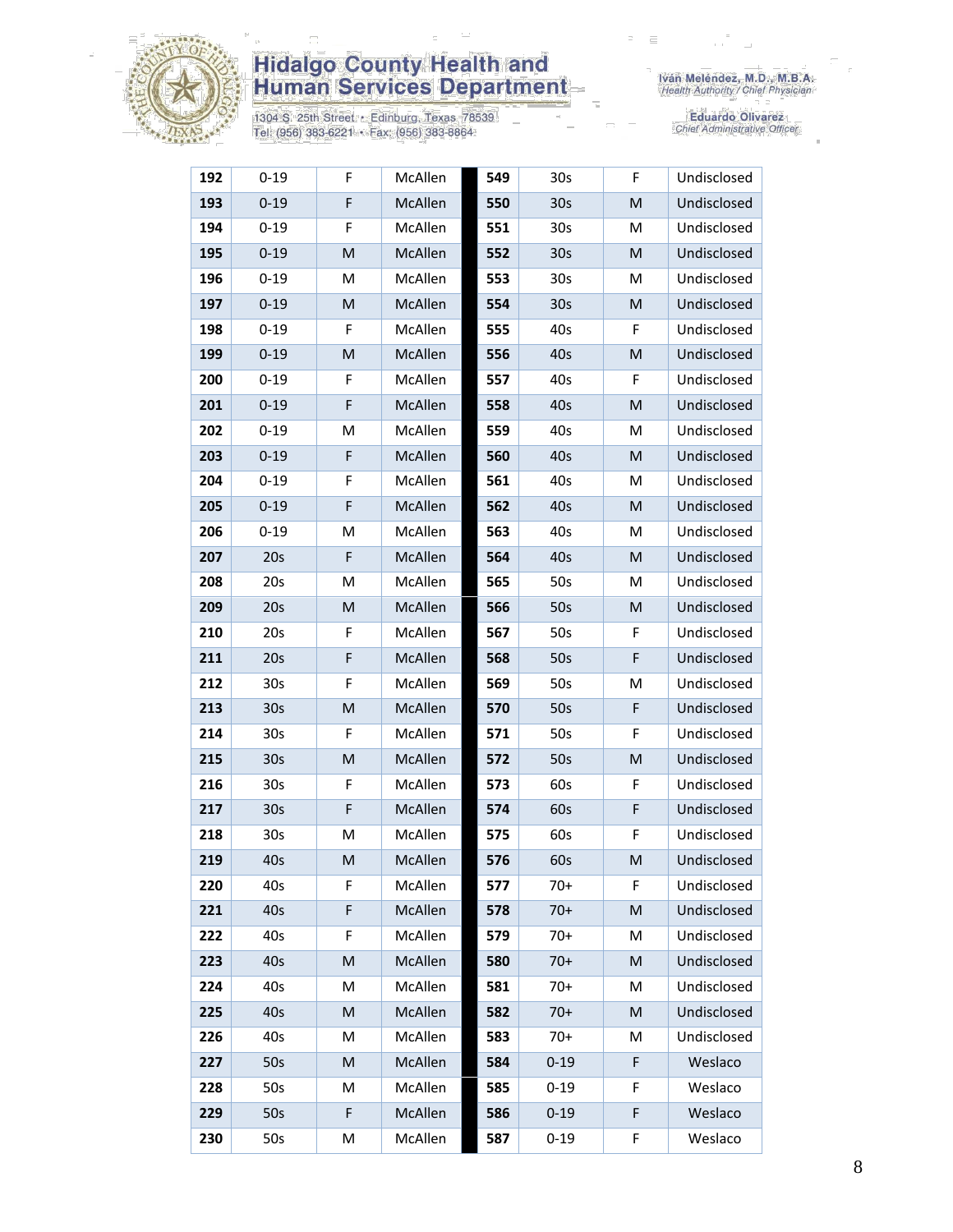

1304 S. 25th Street • Edinburg, Texas 78539<br>Tel: (956) 383-6221 • Fax: (956) 383-8864

| 231 | 50s             | M           | McAllen  | 588 | $0 - 19$        | F | Weslaco |
|-----|-----------------|-------------|----------|-----|-----------------|---|---------|
| 232 | 50s             | F           | McAllen  | 589 | $0 - 19$        | M | Weslaco |
| 233 | 50s             | M           | McAllen  | 590 | $0 - 19$        | F | Weslaco |
| 234 | 50s             | F           | McAllen  | 591 | $0 - 19$        | M | Weslaco |
| 235 | 50s             | M           | McAllen  | 592 | $0 - 19$        | F | Weslaco |
| 236 | 50s             | F           | McAllen  | 593 | $0 - 19$        | м | Weslaco |
| 237 | 50s             | M           | McAllen  | 594 | $0 - 19$        | F | Weslaco |
| 238 | 50s             | F           | McAllen  | 595 | $0 - 19$        | М | Weslaco |
| 239 | 50s             | M           | McAllen  | 596 | $0 - 19$        | F | Weslaco |
| 240 | 60s             | М           | McAllen  | 597 | $0 - 19$        | F | Weslaco |
| 241 | 60s             | F           | McAllen  | 598 | $0 - 19$        | F | Weslaco |
| 242 | 60s             | M           | McAllen  | 599 | $0 - 19$        | F | Weslaco |
| 243 | 60s             | M           | McAllen  | 600 | $0 - 19$        | F | Weslaco |
| 244 | 60s             | F           | McAllen  | 601 | $0 - 19$        | F | Weslaco |
| 245 | 60s             | F           | McAllen  | 602 | $0 - 19$        | M | Weslaco |
| 246 | 60s             | F           | McAllen  | 603 | $0 - 19$        | F | Weslaco |
| 247 | 60s             | M           | McAllen  | 604 | $0 - 19$        | F | Weslaco |
| 248 | 60s             | M           | McAllen  | 605 | 20s             | F | Weslaco |
| 249 | 60s             | M           | McAllen  | 606 | 20s             | M | Weslaco |
| 250 | 60s             | М           | McAllen  | 607 | 20s             | F | Weslaco |
| 251 | $70+$           | M           | McAllen  | 608 | 30 <sub>s</sub> | F | Weslaco |
| 252 | $70+$           | M           | McAllen  | 609 | 30 <sub>s</sub> | F | Weslaco |
| 253 | $70+$           | $\mathsf F$ | McAllen  | 610 | 30 <sub>s</sub> | F | Weslaco |
| 254 | $70+$           | F           | McAllen  | 611 | 30 <sub>s</sub> | F | Weslaco |
| 255 | $70+$           | $\mathsf F$ | McAllen  | 612 | 40s             | M | Weslaco |
| 256 | $70+$           | F           | McAllen  | 613 | 40s             | M | Weslaco |
| 257 | $70+$           | M           | McAllen  | 614 | 40s             | F | Weslaco |
| 258 | $70+$           | M           | McAllen  | 615 | 40s             | F | Weslaco |
| 259 | $70+$           | F           | McAllen  | 616 | 40s             | F | Weslaco |
| 260 | $70+$           | M           | McAllen  | 617 | 40s             | F | Weslaco |
| 261 | $70+$           | M           | McAllen  | 618 | 40s             | F | Weslaco |
| 262 | $0 - 19$        | F           | Mercedes | 619 | 40s             | F | Weslaco |
| 263 | $0 - 19$        | M           | Mercedes | 620 | 40s             | F | Weslaco |
| 264 | $0 - 19$        | М           | Mercedes | 621 | 40s             | M | Weslaco |
| 265 | $0 - 19$        | M           | Mercedes | 622 | 40s             | F | Weslaco |
| 266 | 20s             | F           | Mercedes | 623 | 40s             | F | Weslaco |
| 267 | 30 <sub>s</sub> | F           | Mercedes | 624 | 40s             | M | Weslaco |
| 268 | 30 <sub>s</sub> | F           | Mercedes | 625 | 40s             | M | Weslaco |
| 269 | 30 <sub>s</sub> | ${\sf M}$   | Mercedes | 626 | 50s             | F | Weslaco |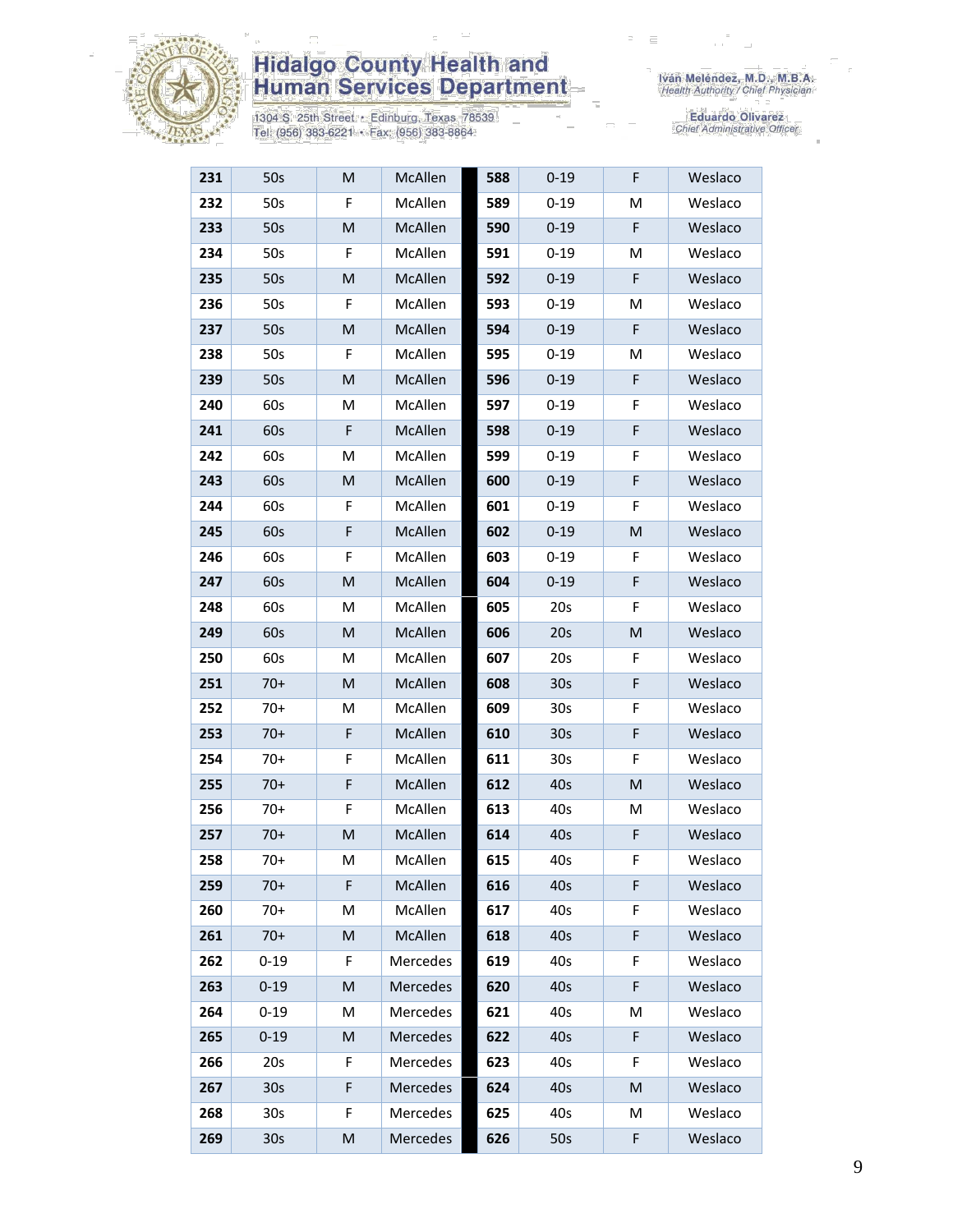

1304 S. 25th Street • Edinburg, Texas 78539<br>Tel: (956) 383-6221 • Fax: (956) 383-8864

Iván Meléndez, M.D., M.B.A.<br>Health Authority / Chief Physician

| 270 | 40s      | F         | Mercedes | 627 | 50s   | F         | Weslaco |
|-----|----------|-----------|----------|-----|-------|-----------|---------|
| 271 | 40s      | F         | Mercedes | 628 | 50s   | ${\sf M}$ | Weslaco |
| 272 | 40s      | F         | Mercedes | 629 | 50s   | M         | Weslaco |
| 273 | 40s      | F         | Mercedes | 630 | 50s   | F         | Weslaco |
| 274 | 40s      | F         | Mercedes | 631 | 50s   | F         | Weslaco |
| 275 | 40s      | M         | Mercedes | 632 | 50s   | F         | Weslaco |
| 276 | 50s      | M         | Mercedes | 633 | 50s   | F         | Weslaco |
| 277 | 50s      | F         | Mercedes | 634 | 50s   | M         | Weslaco |
| 278 | 50s      | F         | Mercedes | 635 | 50s   | F.        | Weslaco |
| 279 | 50s      | ${\sf M}$ | Mercedes | 636 | 50s   | M         | Weslaco |
| 280 | 50s      | F         | Mercedes | 637 | 50s   | M         | Weslaco |
| 281 | 60s      | F         | Mercedes | 638 | 50s   | F         | Weslaco |
| 282 | 60s      | F         | Mercedes | 639 | 50s   | F         | Weslaco |
| 283 | 60s      | ${\sf M}$ | Mercedes | 640 | 50s   | F         | Weslaco |
| 284 | 60s      | F         | Mercedes | 641 | 50s   | M         | Weslaco |
| 285 | $70+$    | F         | Mercedes | 642 | 60s   | F         | Weslaco |
| 286 | $70+$    | F         | Mercedes | 643 | 60s   | M         | Weslaco |
| 287 | $0 - 19$ | F         | Mission  | 644 | 60s   | M         | Weslaco |
| 288 | $0 - 19$ | F         | Mission  | 645 | 60s   | F         | Weslaco |
| 289 | $0 - 19$ | ${\sf M}$ | Mission  | 646 | 60s   | F         | Weslaco |
| 290 | $0 - 19$ | M         | Mission  | 647 | 60s   | F         | Weslaco |
| 291 | $0 - 19$ | ${\sf M}$ | Mission  | 648 | 60s   | F         | Weslaco |
| 292 | $0 - 19$ | M         | Mission  | 649 | 60s   | F         | Weslaco |
| 293 | $0 - 19$ | M         | Mission  | 650 | 60s   | F         | Weslaco |
| 294 | $0 - 19$ | M         | Mission  | 651 | 60s   | F         | Weslaco |
| 295 | $0 - 19$ | ${\sf M}$ | Mission  | 652 | 60s   | ${\sf M}$ | Weslaco |
| 296 | $0 - 19$ | F         | Mission  | 653 | 60s   | F         | Weslaco |
| 297 | $0 - 19$ | F         | Mission  | 654 | 60s   | ${\sf M}$ | Weslaco |
| 298 | $0 - 19$ | M         | Mission  | 655 | 60s   | M         | Weslaco |
| 299 | $0 - 19$ | ${\sf M}$ | Mission  | 656 | 60s   | ${\sf M}$ | Weslaco |
| 300 | $0 - 19$ | F         | Mission  | 657 | 60s   | M         | Weslaco |
| 301 | $0 - 19$ | F         | Mission  | 658 | 60s   | F         | Weslaco |
| 302 | $0 - 19$ | M         | Mission  | 659 | 60s   | М         | Weslaco |
| 303 | $0 - 19$ | F         | Mission  | 660 | 60s   | F         | Weslaco |
| 304 | $0 - 19$ | M         | Mission  | 661 | 60s   | F         | Weslaco |
| 305 | $0 - 19$ | ${\sf M}$ | Mission  | 662 | 60s   | M         | Weslaco |
| 306 | $0 - 19$ | F         | Mission  | 663 | 60s   | F         | Weslaco |
| 307 | $0 - 19$ | ${\sf M}$ | Mission  | 664 | $70+$ | M         | Weslaco |
| 308 | $0 - 19$ | M         | Mission  | 665 | $70+$ | F         | Weslaco |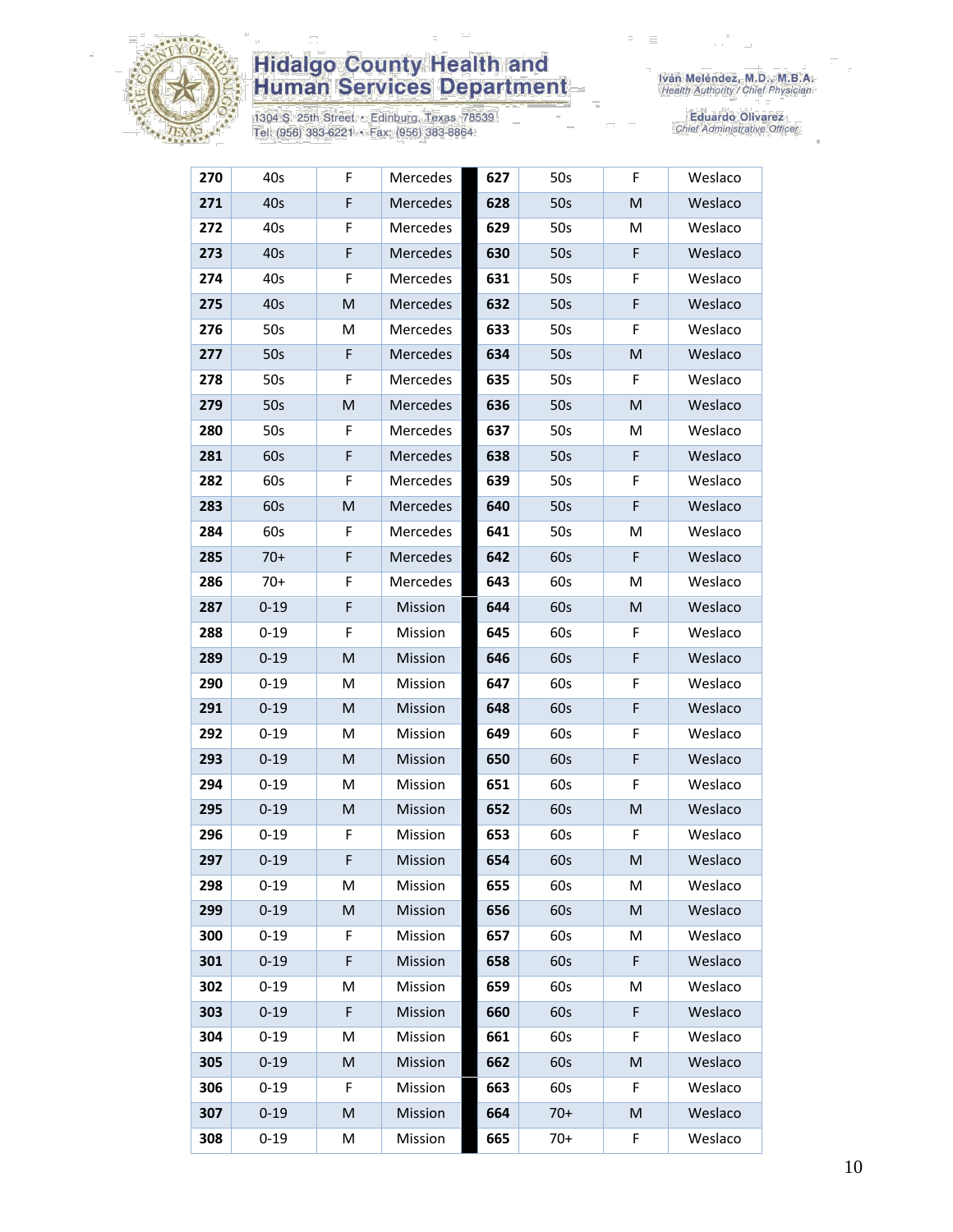

1304 S. 25th Street • Edinburg, Texas 78539<br>Tel: (956) 383-6221 • Fax: (956) 383-8864

| 309 | $0 - 19$ | F           | Mission | 666 | $70+$ | M | Weslaco |
|-----|----------|-------------|---------|-----|-------|---|---------|
| 310 | $0 - 19$ | M           | Mission | 667 | $70+$ | F | Weslaco |
| 311 | $0 - 19$ | M           | Mission | 668 | $70+$ | F | Weslaco |
| 312 | $0 - 19$ | M           | Mission | 669 | $70+$ | м | Weslaco |
| 313 | $0 - 19$ | M           | Mission | 670 | $70+$ | M | Weslaco |
| 314 | $0 - 19$ | M           | Mission | 671 | $70+$ | м | Weslaco |
| 315 | $0 - 19$ | F           | Mission | 672 | $70+$ | M | Weslaco |
| 316 | $0 - 19$ | M           | Mission | 673 | $70+$ | M | Weslaco |
| 317 | $0 - 19$ | $\mathsf F$ | Mission | 674 | $70+$ | F | Weslaco |
| 318 | $0 - 19$ | M           | Mission | 675 | $70+$ | M | Weslaco |
| 319 | $0 - 19$ | M           | Mission | 676 | $70+$ | F | Weslaco |
| 320 | $0 - 19$ | M           | Mission | 677 | $70+$ | F | Weslaco |
| 321 | $0 - 19$ | M           | Mission | 678 | $70+$ | F | Weslaco |
| 322 | $0 - 19$ | F           | Mission | 679 | $70+$ | F | Weslaco |
| 323 | $0 - 19$ | M           | Mission | 680 | $70+$ | M | Weslaco |
| 324 | $0 - 19$ | F           | Mission | 681 | $70+$ | M | Weslaco |
| 325 | $0 - 19$ | $\mathsf F$ | Mission | 682 | $70+$ | F | Weslaco |
| 326 | $0 - 19$ | F           | Mission | 683 | $70+$ | м | Weslaco |
| 327 | $0 - 19$ | M           | Mission | 684 | $70+$ | M | Weslaco |
| 328 | $0 - 19$ | M           | Mission | 685 | $70+$ | F | Weslaco |
| 329 | $0 - 19$ | F           | Mission | 686 | $70+$ | M | Weslaco |
| 330 | $0 - 19$ | M           | Mission | 687 | $70+$ | F | Weslaco |
| 331 | $0 - 19$ | M           | Mission | 688 | $70+$ | M | Weslaco |
| 332 | $0 - 19$ | M           | Mission | 689 | $70+$ | F | Weslaco |
| 333 | $0 - 19$ | F           | Mission | 690 | $70+$ | F | Weslaco |
| 334 | $0 - 19$ | M           | Mission | 691 | $70+$ | F | Weslaco |
| 335 | $0 - 19$ | M           | Mission | 692 | $70+$ | F | Weslaco |
| 336 | $0 - 19$ | F           | Mission | 693 | $70+$ | F | Weslaco |
| 337 | $0 - 19$ | F           | Mission | 694 | $70+$ | F | Weslaco |
| 338 | $0 - 19$ | F           | Mission | 695 | $70+$ | F | Weslaco |
| 339 | $0 - 19$ | $\mathsf F$ | Mission | 696 | $70+$ | F | Weslaco |
| 340 | $0 - 19$ | M           | Mission | 697 | $70+$ | F | Weslaco |
| 341 | $0 - 19$ | F           | Mission | 698 | $70+$ | F | Weslaco |
| 342 | $0 - 19$ | F           | Mission | 699 | $70+$ | F | Weslaco |
| 343 | $0 - 19$ | $\mathsf F$ | Mission | 700 | $70+$ | F | Weslaco |
| 344 | $0 - 19$ | M           | Mission | 701 | $70+$ | F | Weslaco |
| 345 | $0 - 19$ | F           | Mission | 702 | $70+$ | F | Weslaco |
| 346 | $0 - 19$ | M           | Mission | 703 | $70+$ | M | Weslaco |
| 347 | $0 - 19$ | F           | Mission | 704 | $70+$ | F | Weslaco |